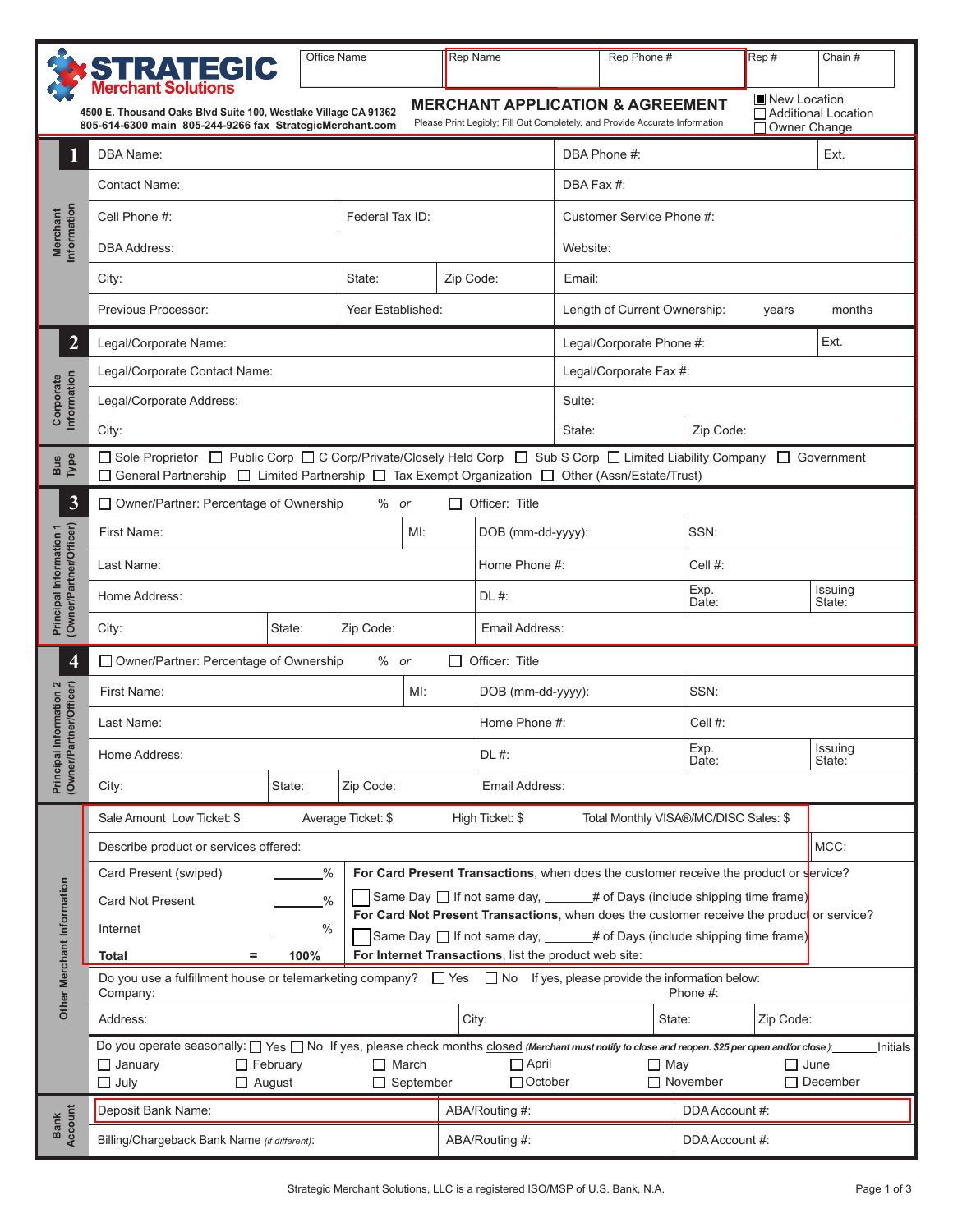| <b>MERCHANT APPLICATION - Schedule of Fees</b> |                                                                                                                                                                                                                                   |                                                                                                                                                                                                                                                                                                                                                                                                                                                                                                                                                                                                           |                             |                                                             |                                         |                        |                                                                           |                                                                                                  |                          |                                |                                    |                  |                       |
|------------------------------------------------|-----------------------------------------------------------------------------------------------------------------------------------------------------------------------------------------------------------------------------------|-----------------------------------------------------------------------------------------------------------------------------------------------------------------------------------------------------------------------------------------------------------------------------------------------------------------------------------------------------------------------------------------------------------------------------------------------------------------------------------------------------------------------------------------------------------------------------------------------------------|-----------------------------|-------------------------------------------------------------|-----------------------------------------|------------------------|---------------------------------------------------------------------------|--------------------------------------------------------------------------------------------------|--------------------------|--------------------------------|------------------------------------|------------------|-----------------------|
|                                                | Please check each card you wish to accept.                                                                                                                                                                                        |                                                                                                                                                                                                                                                                                                                                                                                                                                                                                                                                                                                                           |                             |                                                             |                                         |                        | $\Box$ Retail<br>$\Box$ Restaurant                                        |                                                                                                  |                          | $\Box$ Supermarket             |                                    | $\Box$ Petroleum |                       |
| Card<br>Accept                                 | Note: acceptance of card types not selected will result in discount downgrades.<br>X VISA/MASTERCARD/UNION PAY/DISCOVER (JCB, Diners)                                                                                             |                                                                                                                                                                                                                                                                                                                                                                                                                                                                                                                                                                                                           |                             |                                                             | Pricing<br>Category                     |                        |                                                                           |                                                                                                  |                          |                                |                                    |                  |                       |
|                                                | $\square$ AMEX ONE/ESA $\square$ PDBT $\square$ ECS $\square$ EGS $\square$ WEX                                                                                                                                                   |                                                                                                                                                                                                                                                                                                                                                                                                                                                                                                                                                                                                           |                             |                                                             |                                         | $\Box$ MO/TO           |                                                                           | $\Box$ e-Commerce                                                                                | $\Box$ Lodging           |                                | $\Box$ Auto Rental                 |                  |                       |
|                                                | $\Box$ ACH $\Box$ CK21 $\Box$ WEBC $\Box$ EBT $\Box$ BPMT $\Box$ VOYG                                                                                                                                                             |                                                                                                                                                                                                                                                                                                                                                                                                                                                                                                                                                                                                           |                             |                                                             | $\Box$ ARU                              | $\Box$ QPS             |                                                                           | $\Box$ Clear and Simple                                                                          |                          |                                |                                    |                  |                       |
|                                                |                                                                                                                                                                                                                                   | Rates are for all card acceptance types selected above                                                                                                                                                                                                                                                                                                                                                                                                                                                                                                                                                    |                             |                                                             |                                         | Fee Type (Per Mo.)     |                                                                           | Amt. \$                                                                                          | <b>Per Authorization</b> |                                | <u>Amt. \$_</u>                    |                  |                       |
|                                                |                                                                                                                                                                                                                                   | (check one)                                                                                                                                                                                                                                                                                                                                                                                                                                                                                                                                                                                               | <b>TIERED</b>               |                                                             | $\Box$ EIP                              |                        |                                                                           | Account on File                                                                                  |                          |                                | VISA/MasterCard/Union Pay/Discover |                  |                       |
|                                                | Qualified                                                                                                                                                                                                                         |                                                                                                                                                                                                                                                                                                                                                                                                                                                                                                                                                                                                           | $\%$                        | $\ddot{}$                                                   | \$                                      |                        |                                                                           | Statement                                                                                        |                          |                                | American Express (T&E)             |                  |                       |
|                                                | Rewards                                                                                                                                                                                                                           |                                                                                                                                                                                                                                                                                                                                                                                                                                                                                                                                                                                                           | $\%$                        | $\ddot{}$                                                   | \$                                      |                        |                                                                           | Assoc. Comp.                                                                                     |                          |                                | Electronic Benefit (EBT)           |                  |                       |
|                                                | MID-Qual                                                                                                                                                                                                                          |                                                                                                                                                                                                                                                                                                                                                                                                                                                                                                                                                                                                           | $\%$                        | $\ddot{}$                                                   | \$                                      |                        |                                                                           | Next Day Funding                                                                                 |                          |                                | PIN Based Check Card (PIN Debit)   |                  |                       |
|                                                | NON-Qual                                                                                                                                                                                                                          |                                                                                                                                                                                                                                                                                                                                                                                                                                                                                                                                                                                                           | $\%$                        | +                                                           | \$                                      |                        | $\epsilon$                                                                | My Virtual Merchant                                                                              |                          |                                | Address Verification (AVS)         |                  |                       |
|                                                | <b>Check Card</b>                                                                                                                                                                                                                 |                                                                                                                                                                                                                                                                                                                                                                                                                                                                                                                                                                                                           | %                           | $\ddot{}$                                                   | \$                                      |                        | appea                                                                     | InternetSecure                                                                                   |                          |                                | Foreign Network / Gateway          |                  |                       |
|                                                | Supermarket                                                                                                                                                                                                                       |                                                                                                                                                                                                                                                                                                                                                                                                                                                                                                                                                                                                           | %                           | $\ddot{}$                                                   | \$                                      |                        | W                                                                         | Minimum Discount                                                                                 |                          |                                | My Virtual Merchant / Mobile       |                  |                       |
|                                                | Quick Service                                                                                                                                                                                                                     |                                                                                                                                                                                                                                                                                                                                                                                                                                                                                                                                                                                                           | %                           | $\ddot{}$                                                   | \$                                      |                        | section                                                                   | <b>Merchant Connect Premium</b>                                                                  |                          |                                | InternetSecure                     |                  |                       |
|                                                | Corporate                                                                                                                                                                                                                         |                                                                                                                                                                                                                                                                                                                                                                                                                                                                                                                                                                                                           | %                           | $\ddot{}$                                                   | \$                                      |                        | this                                                                      | Other                                                                                            |                          |                                | WEX / Voyager                      |                  |                       |
|                                                | Lodging<br>Petroleum                                                                                                                                                                                                              |                                                                                                                                                                                                                                                                                                                                                                                                                                                                                                                                                                                                           | %<br>%                      | $\ddot{}$<br>$\ddot{}$                                      | \$<br>\$                                |                        | <u>eoi</u>                                                                | Fee Type (Per Occur.)                                                                            |                          | <b>Amt. \$</b>                 | <b>Batch Header</b>                |                  |                       |
|                                                | Pin Debit                                                                                                                                                                                                                         |                                                                                                                                                                                                                                                                                                                                                                                                                                                                                                                                                                                                           | %                           | $\ddot{}$                                                   | \$                                      |                        |                                                                           |                                                                                                  |                          |                                | Electronic Check Service (ECS)     |                  |                       |
| <b>Pricing Information</b>                     | Clear and Simple                                                                                                                                                                                                                  |                                                                                                                                                                                                                                                                                                                                                                                                                                                                                                                                                                                                           | %                           | $\ddot{}$                                                   | \$                                      |                        | your month end processing statement.<br><u>ة</u><br>fees                  | Chargeback                                                                                       |                          | \$25.00                        | Electronic Gift Service (EGS)      |                  |                       |
|                                                | (check one)                                                                                                                                                                                                                       | <b>One Point</b>                                                                                                                                                                                                                                                                                                                                                                                                                                                                                                                                                                                          |                             | <b>ESA</b>                                                  |                                         | <b>OP Conv</b>         | ₹                                                                         | Return Item/NSF                                                                                  |                          | \$25.00                        | Voice Auth Touch Tone              |                  |                       |
|                                                | <b>AMEX One Point</b>                                                                                                                                                                                                             |                                                                                                                                                                                                                                                                                                                                                                                                                                                                                                                                                                                                           | $\%$                        | $\ddot{}$                                                   | \$                                      |                        |                                                                           | Early Termination                                                                                |                          | \$0.00                         |                                    |                  | \$0.65                |
|                                                | <b>AMEX ESA</b><br>#                                                                                                                                                                                                              |                                                                                                                                                                                                                                                                                                                                                                                                                                                                                                                                                                                                           |                             |                                                             |                                         |                        | <b>Account Maintenance</b>                                                |                                                                                                  | \$20.00                  | Voice Auth - Operator Assisted |                                    | \$0.95           |                       |
|                                                | Pass-Thru                                                                                                                                                                                                                         |                                                                                                                                                                                                                                                                                                                                                                                                                                                                                                                                                                                                           |                             |                                                             |                                         | Annual Membership      |                                                                           | \$15.00                                                                                          | Voice Auth - AVS         |                                | \$2.20                             |                  |                       |
|                                                | <b>ICPLUS</b>                                                                                                                                                                                                                     | %<br>\$<br>$\ddot{}$                                                                                                                                                                                                                                                                                                                                                                                                                                                                                                                                                                                      |                             |                                                             |                                         |                        | Retrieval                                                                 | \$15.00                                                                                          |                          | Voice Auth - Bank Referral     |                                    | \$4.00           |                       |
|                                                | $\%$<br><b>ICDIF</b><br>$+$<br>\$                                                                                                                                                                                                 |                                                                                                                                                                                                                                                                                                                                                                                                                                                                                                                                                                                                           |                             |                                                             | Other                                   |                        |                                                                           | Other                                                                                            |                          |                                |                                    |                  |                       |
|                                                |                                                                                                                                                                                                                                   | (check all that apply) $\Box$ ACH $\Box$ Check 21                                                                                                                                                                                                                                                                                                                                                                                                                                                                                                                                                         |                             |                                                             | <b>Web Check</b>                        | □ Conv / Guar          |                                                                           | Fee Type                                                                                         |                          | Amt. \$                        | <b>Per Authorization</b>           |                  | <b>Amt. \$</b>        |
|                                                | <b>ACH</b><br>%<br>\$<br>$\ddot{}$<br>\$<br>ECS Conv & Guar<br>%<br>$\ddot{}$                                                                                                                                                     |                                                                                                                                                                                                                                                                                                                                                                                                                                                                                                                                                                                                           |                             | All fees in this<br>section are billed<br>from a 3rd party. | Annual Fee (per TID)<br>Monthly Minimum |                        |                                                                           | Origination<br>Unauthorized                                                                      |                          |                                |                                    |                  |                       |
|                                                | C21 / RD / PDRAFT<br>%<br>$\ddot{}$                                                                                                                                                                                               |                                                                                                                                                                                                                                                                                                                                                                                                                                                                                                                                                                                                           | \$                          |                                                             |                                         | <b>Monthly Billing</b> |                                                                           |                                                                                                  | Return                   |                                |                                    |                  |                       |
|                                                | <b>WEB CHECK</b><br>%<br>$\ddot{}$                                                                                                                                                                                                |                                                                                                                                                                                                                                                                                                                                                                                                                                                                                                                                                                                                           |                             | \$                                                          |                                         |                        | Chargeback / Stop Payment                                                 |                                                                                                  |                          | Other Auth                     |                                    |                  |                       |
|                                                | 1) I/We understand and agree to the following: that my/our discount rate as stated above will be charged on all electronically authorized and swiped bankcard transactions that are in batches closed daily (qualified            |                                                                                                                                                                                                                                                                                                                                                                                                                                                                                                                                                                                                           |                             |                                                             |                                         |                        |                                                                           |                                                                                                  |                          |                                |                                    |                  |                       |
| ğ                                              | The charged higher than my/our discount rate. Visa/MasterCard business transactions will be charged above<br>pualified swiped rate. 3) Mail/telephone order and electronic commerce transactions will be charged higher than my/o |                                                                                                                                                                                                                                                                                                                                                                                                                                                                                                                                                                                                           |                             |                                                             |                                         |                        |                                                                           |                                                                                                  |                          |                                |                                    |                  |                       |
|                                                | and any unpaid invoices. NSF and returned items are charged up to \$25 each. I understand "STRATÉGIC MERCHA" will appear on my bank or Credit Card statement. I also understand SMS return policies.                              |                                                                                                                                                                                                                                                                                                                                                                                                                                                                                                                                                                                                           |                             |                                                             |                                         |                        |                                                                           |                                                                                                  |                          |                                |                                    |                  |                       |
|                                                | <b>Merchant Authorization X</b><br>Purchase Type                                                                                                                                                                                  |                                                                                                                                                                                                                                                                                                                                                                                                                                                                                                                                                                                                           |                             |                                                             |                                         |                        |                                                                           | Date:                                                                                            |                          |                                |                                    |                  |                       |
|                                                | Qty                                                                                                                                                                                                                               | $\Box$ Purchase $\Box$ Lease                                                                                                                                                                                                                                                                                                                                                                                                                                                                                                                                                                              |                             | $\Box$ Rental                                               | $\Box$ Existing                         |                        |                                                                           | POS Description (if existing - indicate serial #)                                                |                          |                                | <b>Monthly Fee</b><br>\$           | \$               | <b>Price Per Unit</b> |
| service                                        |                                                                                                                                                                                                                                   | $\Box$ Purchase $\Box$ Lease                                                                                                                                                                                                                                                                                                                                                                                                                                                                                                                                                                              |                             | $\Box$ Rental                                               | $\Box$ Existing                         |                        |                                                                           |                                                                                                  |                          |                                | \$<br>\$                           |                  |                       |
|                                                |                                                                                                                                                                                                                                   | □Purchase □ Lease                                                                                                                                                                                                                                                                                                                                                                                                                                                                                                                                                                                         |                             | $\Box$ Rental                                               | $\Box$ Existing                         |                        |                                                                           |                                                                                                  |                          |                                | \$<br>\$                           |                  |                       |
| Equipment, Software or V/                      |                                                                                                                                                                                                                                   |                                                                                                                                                                                                                                                                                                                                                                                                                                                                                                                                                                                                           | <b>Value Added Reseller</b> |                                                             |                                         |                        |                                                                           | Product/Var/Version                                                                              |                          | Per Auth                       | <b>Monthly Fee</b>                 |                  | <b>Price Per Unit</b> |
|                                                |                                                                                                                                                                                                                                   | □Service Provider                                                                                                                                                                                                                                                                                                                                                                                                                                                                                                                                                                                         | $\Box$ Vendor               |                                                             | $\Box$ Gateway                          |                        |                                                                           |                                                                                                  | \$                       |                                | \$                                 | \$               |                       |
|                                                |                                                                                                                                                                                                                                   | □Service Provider                                                                                                                                                                                                                                                                                                                                                                                                                                                                                                                                                                                         | $\Box$ Vendor               |                                                             | $\Box$ Gateway                          |                        | \$                                                                        |                                                                                                  |                          |                                | \$<br>\$                           |                  |                       |
|                                                |                                                                                                                                                                                                                                   |                                                                                                                                                                                                                                                                                                                                                                                                                                                                                                                                                                                                           |                             |                                                             |                                         |                        |                                                                           | *Please note that all leases MUST complete the section immediately below. Initials are required. |                          |                                |                                    |                  |                       |
| Financing                                      | THE LEASE IS A NON CANCELLABLE LEASE FOR THE FULL TERM OF N/A<br>. TOTAL MONTHLY PAYMENT OF \$<br>plus taxes, if applicable.<br>X.                                                                                                |                                                                                                                                                                                                                                                                                                                                                                                                                                                                                                                                                                                                           |                             |                                                             |                                         |                        |                                                                           |                                                                                                  |                          |                                |                                    |                  |                       |
|                                                | AUTHORIZATION FOR AUTOMATIC WITHDRAWAL OF MONTHLY PAYMENTS                                                                                                                                                                        |                                                                                                                                                                                                                                                                                                                                                                                                                                                                                                                                                                                                           |                             |                                                             |                                         |                        |                                                                           |                                                                                                  |                          |                                |                                    |                  |                       |
|                                                |                                                                                                                                                                                                                                   | Merchant hereby authorizes Elavon through it's LADCO Leasing Div. or MSP Capital, LLC ("Lessor"), to automatically withdraw Merchant's monthly lease payment and any amounts,<br>including any and all taxes or other charges, owed in accordance with the lease, as applicable, by initiating debit entries to Merchant's account at the financial institution ("Bank") indicated hereon or<br>such other financial institution used by Merchant from time to time. A lease payment (whether paid by debit or other means) that is not honored by Bank for any reason will be subject to a returned item |                             |                                                             |                                         |                        |                                                                           |                                                                                                  |                          |                                |                                    |                  |                       |
|                                                | service fee of \$25 imposed by Lessor. This authorization shall remain in effect until Lessor has received written notice from Merchant of its termination.                                                                       |                                                                                                                                                                                                                                                                                                                                                                                                                                                                                                                                                                                                           |                             |                                                             |                                         |                        |                                                                           |                                                                                                  |                          |                                |                                    |                  |                       |
| Site Inspection                                | $\Box$ Yes $\Box$ No<br>Have you physically been on site?                                                                                                                                                                         |                                                                                                                                                                                                                                                                                                                                                                                                                                                                                                                                                                                                           |                             |                                                             |                                         |                        | Is merchant name as it appears on signage?                                |                                                                                                  |                          |                                | $\Box$ Yes                         | $\Box$ No        |                       |
|                                                | Is merchandise consistent with type of business?<br>$\Box$ Yes                                                                                                                                                                    |                                                                                                                                                                                                                                                                                                                                                                                                                                                                                                                                                                                                           |                             |                                                             |                                         | $\Box$ No              | Is the physical site inspected the same as the DBA address?<br>$\Box$ Yes |                                                                                                  |                          |                                |                                    | $\Box$ No        |                       |
|                                                | Is this a retail location?<br>How many days inventory is on hand?<br>Paper statement<br>$\Box$ Yes<br>$\Box$ No<br>$\Box$ Yes                                                                                                     |                                                                                                                                                                                                                                                                                                                                                                                                                                                                                                                                                                                                           |                             |                                                             |                                         |                        |                                                                           |                                                                                                  | $\Box$ No                |                                |                                    |                  |                       |
|                                                | Business located in: $\Box$ separate building $\Box$ private residence $\Box$<br>shopping center/mall $\Box$ office building $\Box$ kiosk $\Box$ other:                                                                           |                                                                                                                                                                                                                                                                                                                                                                                                                                                                                                                                                                                                           |                             |                                                             |                                         |                        |                                                                           |                                                                                                  |                          |                                |                                    |                  |                       |
|                                                | I certify that the above information is true, complete and accurate: $\mathbf{X}$<br>(Signature of Rep)                                                                                                                           |                                                                                                                                                                                                                                                                                                                                                                                                                                                                                                                                                                                                           |                             |                                                             |                                         |                        |                                                                           |                                                                                                  |                          |                                |                                    |                  |                       |
|                                                | Rep ID#:<br>Printed Name:<br>Date:                                                                                                                                                                                                |                                                                                                                                                                                                                                                                                                                                                                                                                                                                                                                                                                                                           |                             |                                                             |                                         |                        |                                                                           |                                                                                                  |                          |                                |                                    |                  |                       |